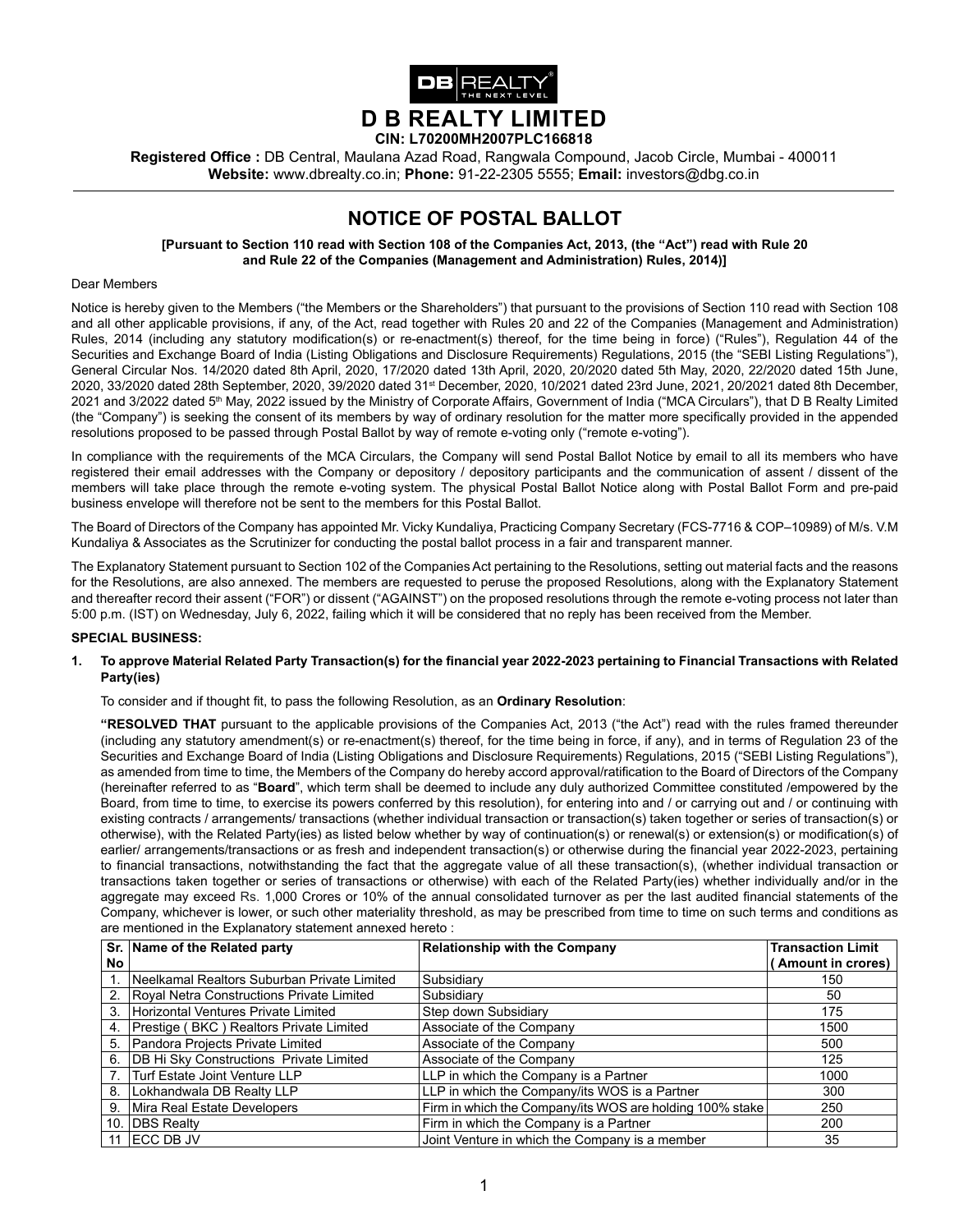**RESOLVED FURTHER THAT** the Board be and is hereby severally authorised to execute all such agreements, documents, instruments and writings as deemed necessary, with power to alter and vary the terms and conditions of such contracts/ arrangements/ transactions, settle all questions, difficulties or doubts that may arise in this regard, as they may in their sole and absolute discretion deem fit, file requisite forms with the regulatory authorities and to do all such acts, deeds, matters and things as may be considered necessary and appropriate and to delegate all or any of its powers herein conferred to any authorized person(s) to give effect to this resolution.**"**

#### **2. To approve Material Related Party Transaction(s) for the financial year 2022-2023 pertaining to Financial Transactions between the Company's subsidiaries or with Related Party(ies)**

To consider and if thought fit, to pass the following Resolution, as an **Ordinary Resolution**:

**"RESOLVED THAT** pursuant to the applicable provisions of the Companies Act, 2013 ("the Act") read with the rules framed thereunder (including any statutory amendment(s) or re-enactment(s) thereof, for the time being in force, if any), and in terms of Regulation 23 of the Securities and Exchange Board of India (Listing Obligations and Disclosure Requirements) Regulations, 2015 ("SEBI Listing Regulations"), as amended from time to time, the Members of the Company do hereby accord approval/ratification to the Board of Directors of the Company (hereinafter referred to as "**Board**", which term shall be deemed to include any duly authorized Committee constituted /empowered by the Board, from time to time, to exercise its powers conferred by this resolution), for entering into and / or carrying out and / or continuing with existing contracts, arrangements, transactions (whether individual transaction or transaction(s) taken together or series of transaction(s) or otherwise) between the Company's Subsidiaries or such Subsidiaries with any of the Related Party(ies) with transaction limit applicable for each or any of the entities mentioned in herein below i.e. individual transaction limit applicable for the transaction/s entered/to be entered into by and between Subsidiaries with each other or Subsidiaries with any of the Related Party(ies) mentioned in below table, whether by way of continuation(s) or renewal(s) or extension(s) or modification(s) of earlier/ arrangements/transactions or as fresh and independent transaction(s) or otherwise during the financial year 2022-2023, pertaining to financial transactions, notwithstanding the fact that the aggregate value of all these transaction(s) (whether individual transaction or transactions taken together or series of transactions or otherwise) with each of the Related Party(ies) whether individually and/or in the aggregate may exceed Rs. 1,000 Crores or 10% of the annual consolidated turnover as per the last audited financial statements of the Company, whichever is lower, or such other materiality threshold, as may be prescribed from time to time on such terms and conditions as are broadly mentioned in the Explanatory statement annexed hereto:

| Sr               | <b>Name of Subsidiary including</b><br>No Wholly Owned Subsidiary (WOS)                      | <b>Maximum Limit</b><br>applicable<br>(Amount in<br>crores) | Sr<br><b>No</b> | <b>Name of Related Party</b>                      | <b>Relation with the Company</b>                                                      |
|------------------|----------------------------------------------------------------------------------------------|-------------------------------------------------------------|-----------------|---------------------------------------------------|---------------------------------------------------------------------------------------|
| $\mathbf{1}$     | Neelkamal Realtors Towers Private<br>Limited (Subsidiary)                                    | 300                                                         | 1               | Shree Shantinagar venture                         | Firm in which the Company is a<br>Partner (through a WOS)                             |
| 2.               | DB View Infracon Private Limited<br>(WOS)                                                    | 150                                                         | 2.              | Turf Estate JV                                    | Joint Venture in which the<br>Company is a member                                     |
| 3.               | <b>Esteem Properties Private Limited</b><br>(WOS)                                            | 100                                                         | 3.              | Conwood DB JV                                     | Joint Venture in which the<br>Company is a member                                     |
| $\overline{4}$ . | Goregaon Hotel and Realty Private<br>Limited (WOS)                                           | 250                                                         | 4.              | ECC DB JV                                         | Joint Venture in which the<br>Company is a member                                     |
| 5.               | MIG (Bandra) Realtors and Builders<br>Private Limited (WOS)                                  | 500                                                         | 5.              | Turf Estate Joint Venture LLP                     | LLP in which the Company is a<br>Partner                                              |
| 6.               | N.A Estate Private Limited (WOS)                                                             | 100                                                         | 6.              | <b>Evergreen Industrial Estate</b>                | Firm in which the Company is a<br>Partner through LLP                                 |
| 7.               | Neelkamal Shantinagar Properties<br>Private Limited (WOS)                                    | 100                                                         | 7.              | Pandora Projects Private<br>Limited               | Associate Company                                                                     |
| 8.               | Nine Paradise Erectors Private<br>Limited (WOS)                                              | 100                                                         | 8.              | <b>Dynamix Realty</b>                             | Firm in which the Company is a<br>Partner                                             |
| 9.               | Vanita Infrastructure Private Limited<br>(WOS)                                               | 300                                                         | 9.              | Lokhandwala Dynamix Balwas<br>Joint Venture       | Joint Venture in which the<br>Company is a member                                     |
| 10.              | Neelkamal Realtors Suburban<br>Private Limited (Subsidiary)                                  | 500                                                         | 10.             | Lokhandwala DB Realty LLP                         | LLP in which the Company/its<br>WOS are partners                                      |
|                  | 11. Royal Netra Constructions Private<br>Limited (Subsidiary)                                | 50                                                          | 11.             | <b>National Tiles</b>                             | Firm in which the Company is a<br>Partner through LLP                                 |
| 12.              | Horizontal Ventures Private Limited<br>(Step Subsidiary)                                     | 175                                                         | 12              | <b>DBS Realty</b>                                 | Firm in which the Company is a<br>Partner                                             |
|                  | 13. Turf Estate Realty Private Limited<br>(WOS)                                              | 100                                                         | 13.             | Prestige (BKC) Realtors<br><b>Private Limited</b> | Associate Company                                                                     |
| 14.              | Mira Real Estate Developers (Firm<br>in which the Company/its WOS are<br>holding 100% stake) | 300                                                         | 14.             | <b>YJ Realty And Aviation Private</b><br>Limited  | Entity in which Promoters /<br>KMPs and their relatives have<br>significant influence |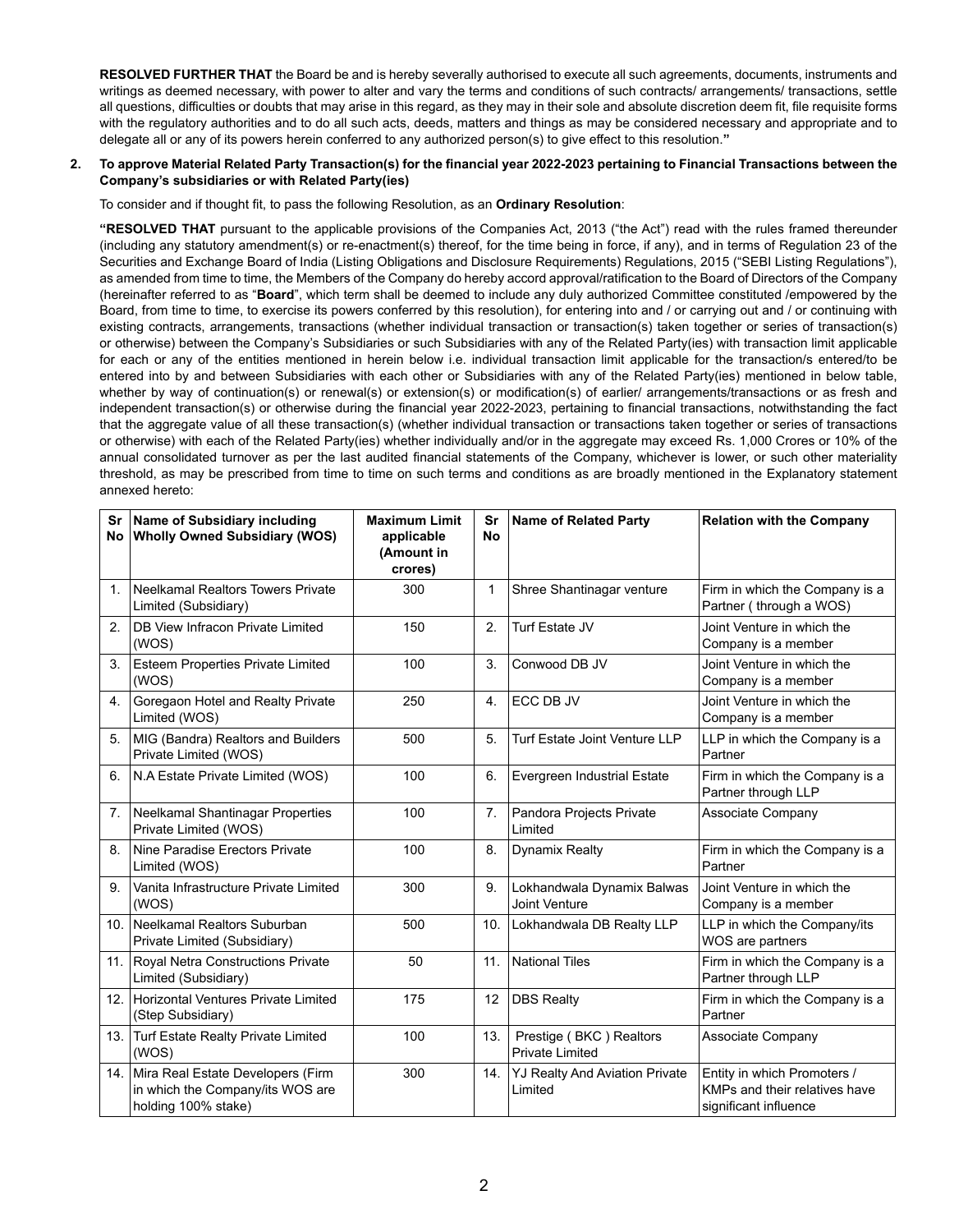| 15. | Neelkamal Realtors & Builders<br><b>Private Limited</b>          | Same as above                                                                                                                                                  |
|-----|------------------------------------------------------------------|----------------------------------------------------------------------------------------------------------------------------------------------------------------|
| 16. | Marine Drive Hospitality<br>& Realty Private Limited<br>(MDHRPL) | which<br>the<br>A<br>in<br>company<br>Company has investments in<br>different shares and KMPs and<br>Promoters / their relatives have<br>significant influence |
| 17  | Pune Buildtech Private Limited                                   | WOS of MDHRPL                                                                                                                                                  |
| 18. | BD&P Hotels (India) Private<br>Limited                           | Subsidiary of MDHRPL                                                                                                                                           |
| 19. | Bamboo Hotel and Global<br>Centre (Delhi) Private Limited        | Associate of MDHRPL                                                                                                                                            |
| 20  | Marine Tower Properties LLP                                      | LLP in which MDHRPL is a 50%<br>partner                                                                                                                        |

**RESOLVED FURTHER THAT** the Board be and is hereby severally authorised to execute all such agreements, documents, instruments and writings as deemed necessary, with power to alter and vary the terms and conditions of such contracts/ arrangements/ transactions, settle all questions, difficulties or doubts that may arise in this regard, as they may in their sole and absolute discretion deem fit, file requisite forms with the regulatory authorities and to do all such acts, deeds, matters and things as may be considered necessary and appropriate and to delegate all or any of its powers herein conferred to any authorized person(s) to give effect to this resolution.**"**

> By Order of the Board For **D B Realty Limited**

**Jignesh Shah Company Secretary (Membership No:A19129)**

30th May, 2022

Registered Office: DB Central Maulana Azad Road, Rangwala Compound, Jacob Circle, Mumbai- 400011 CIN: L70200MH2007PLC166818 Tel No: 91-22-2305 5555 E Mail: investors@dbg.co.in Web Site: www.dbrealty.co.in

## **NOTES:**

- 1. The Explanatory Statement pursuant to Section 102 of the Companies Act, 2013 ("Act") setting out material facts relating to the business stated under Item Nos. 1& 2 are annexed hereto.
- 2. The Notice in electronic form is sent only by e-mail to all Members, whose names appear in the Register of Members/Register of Beneficial Owners maintained by the Depositories viz., National Securities Depository Limited (the "NSDL") and Central Depository Services (India) Limited (the "CDSL") as on June 3, 2022 (the "Cut-Off Date") and who have registered their e-mail addresses, in respect of electronic holdings, with the Depository through the concerned Depository Participants.
- 3. Institutional shareholders (i.e. other than individuals, HUF, NRI etc.) are required to send scanned copy (PDF/JPG Format) of the relevant Board Resolution/authority letter etc. with attested specimen signature of the duly authorised signatory(ies) who are authorised to vote, to the Scrutinizer by email to investors@dbg.co.in with a copy marked to evoting@nsdl.co.in. Institutional shareholders (i.e. other than individuals, HUF, NRI etc.) can also upload their Board Resolution / Power of Attorney / Authority Letter etc. by clicking on **"Upload Board Resolution / Authority Letter"** displayed under **"e-Voting"** tab in their login.
- 4. In compliance with the provisions of Section 108 and 110 of the Act read with Rules 20 and 22 of the Companies (Management and Administration) Rules, 2014, as amended from time to time, Regulation 44 of the SEBI Listing Regulations and Secretarial Standard (SS)-2 issued by the Institute of Company Secretaries of India on General Meeting, the Company is offering e-voting facility to enable the Members to cast their votes electronically. The instructions for e-voting are provided as part of this Notice.
- 5. Members holding shares in dematerialised mode are requested to register/update their KYC details including email address with the relevant Depository Participants. Members holding shares in physical form are requested to register/update their KYC details including email address by submitting duly filled and signed Form ISR-1 at investors@dbg.co.in com along with the copy of the share certificate (front and back), self-attested copy of the PAN card and such other documents as prescribed in the Form ISR-1 is available on the website of the Company at www.dbrealty.co.in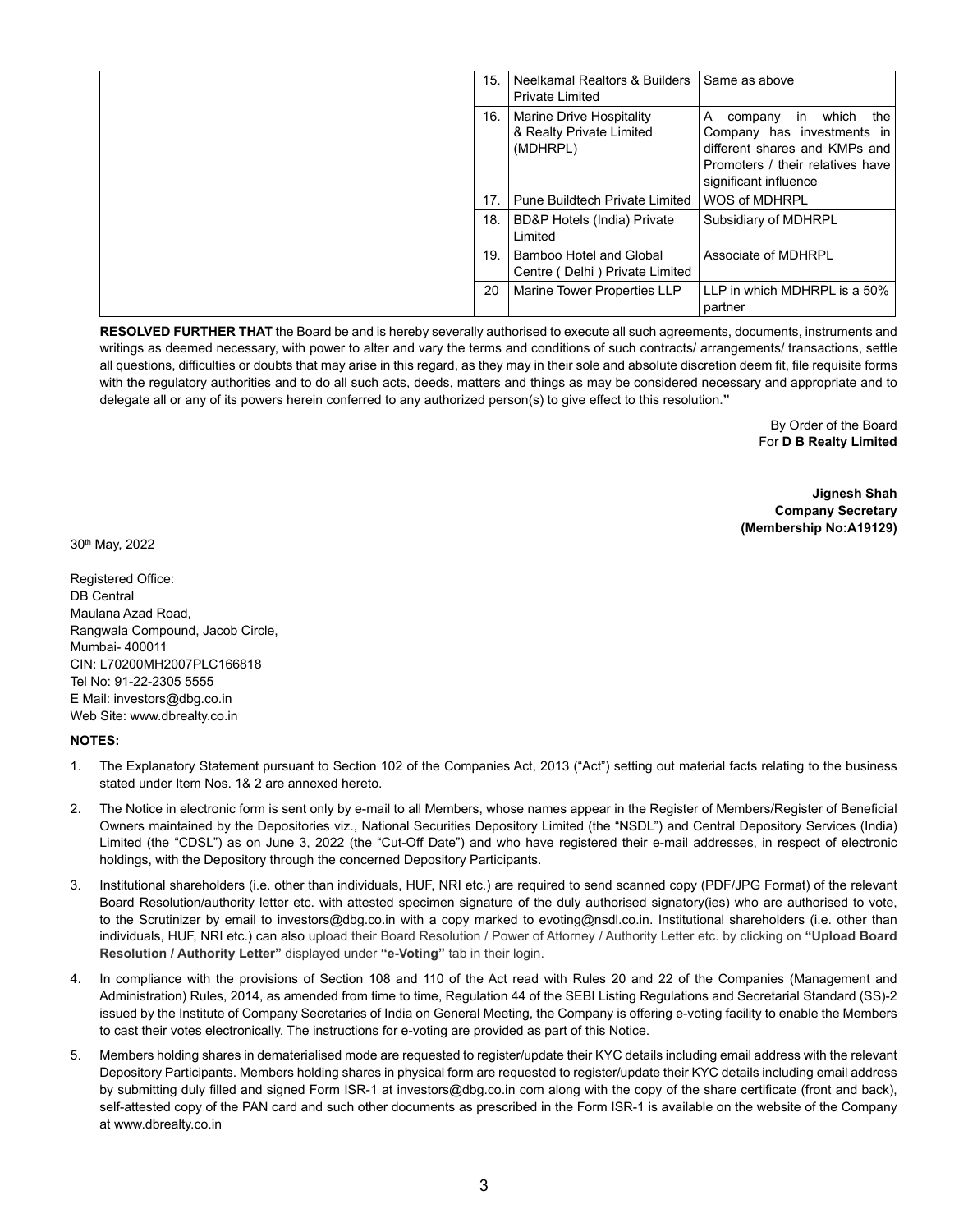- 6. The e-voting rights of the Shareholders / beneficiary owners shall be reckoned on the shares held by them as on June 3, 2022 being the Cutoff date for the purpose. The shareholders of the Company holding shares either in dematerialised or in physical form, as on the Cut-off date, can cast their vote electronically. A person who is not a member as June 3, 2022 i.e the cut-off date, should treat this Notice for information purpose only.
- 7. The voting rights for the equity shares of the Company are one vote per equity share, registered in the name of the member. The voting rights of the members shall be in proportion to the percentage of paid-up share capital of the Company held by them. In case of joint holders, only such joint holder who is higher in the order of names will be entitled to vote.
- 8. Once the vote is cast, whether partially or otherwise, the member shall not be allowed to change it subsequently or cast the vote again.
- 9. Postal Ballot (e-voting) commences on Tuesday, June 7, 2022 (9.00 a.m. IST) and ends on Wednesday, July 6, 2022 (5.00 p.m. IST). At the end of the e-voting period, the facility shall forthwith be blocked and e-voting shall not be allowed beyond the said date and time.
- 10. The proposed resolutions, if approved, by requisite majority, shall be deemed to have been passed on the last date of e-voting, which would be July 6, 2022 . The resolutions passed by the Members through Postal Ballot are deemed to have been passed as if the same have been passed at a general meeting of the Members.
- 11. This Notice shall also be available on the website of the Company at www.dbrealty.co.in, websites of the stock exchanges where the equity shares of the Company are listed, i.e. National Stock Exchange of India Limited and BSE Limited at www.nseindia.com and www.bseindia. com respectively, and on the website of National Securities Depository Limited (NSDL) at https://www.evoting.nsdl.com.
- 12. All the documents referred to in the explanatory statement will be available for inspection electronically until the last date for receipt of votes through the e-voting process. Members seeking to inspect such documents can send an email to investors@dbg.co.in.
- 13. The Scrutinizer after scrutinizing the votes cast through remote e-voting will make a consolidated Scrutinizer's Report of the votes cast in favour or against, if any, and forthwith submit his report to the Executive Chairman or the Managing Director or the Company Secretary of the Company.
- 14. The result of the voting on resolution by postal ballot and remote e-voting will be declared by the Executive Chairman of the Company or the authorized person on or before July 8, 2022. The Results declared along with the Scrutinizer's Report(s) will be available on the website of the Company (www.dbrealty.co.in) and on the website of NSDL immediately after the declaration of the results and the same will be communicated to the BSE Limited and the National Stock Exchange of India Limited.
- 15. The instructions and other information relating to e-voting are as under:

## **How do I vote electronically using NSDL e-Voting system?**

*The way to vote electronically on NSDL e-Voting system consists of "Two Steps" which are mentioned below:*

## **Step 1: Access to NSDL e-Voting system**

# **A) Login method for e-Voting for Individual shareholders holding securities in demat mode**

In terms of SEBI circular dated December 9, 2020 on e-Voting facility provided by Listed Companies, Individual shareholders holding securities in demat mode are allowed to vote through their demat account maintained with Depositories and Depository Participants. Shareholders are advised to update their mobile number and email Id in their demat accounts in order to access e-Voting facility.

Login method for Individual shareholders holding securities in demat mode is given below:

| <b>Type of shareholders</b>                                                         | Login Method                                                                                                                                                                                                                                                                                                                                                                                                                                                                                                                                                                                                                                                                                                                                                                                                     |
|-------------------------------------------------------------------------------------|------------------------------------------------------------------------------------------------------------------------------------------------------------------------------------------------------------------------------------------------------------------------------------------------------------------------------------------------------------------------------------------------------------------------------------------------------------------------------------------------------------------------------------------------------------------------------------------------------------------------------------------------------------------------------------------------------------------------------------------------------------------------------------------------------------------|
| <b>Shareholders</b><br>Individual<br>holding<br>securities in demat mode with NSDL. | Existing <b>IDeAS</b> user can visit the e-Services website of NSDL Viz. https://eservices.<br>1.<br>nsdl.com either on a Personal Computer or on a mobile. On the e-Services home<br>page click on the " <b>Beneficial Owner</b> " icon under " <b>Login</b> " which is available under<br><b>'IDeAS'</b> section, this will prompt you to enter your existing User ID and Password. After<br>successful authentication, you will be able to see e-Voting services under Value added<br>services. Click on "Access to e-Voting" under e-Voting services and you will be able<br>to see e-Voting page. Click on company name or e-Voting service provider i.e. NSDL<br>and you will be re-directed to e-Voting website of NSDL for casting your vote during the<br>remote e-Voting period                        |
|                                                                                     | If you are not registered for IDeAS e-Services, option to register is available at<br>2.<br>https://eservices.nsdl.com. Select "Register Online for IDeAS Portal" or click at<br>https://eservices.nsdl.com/SecureWeb/IdeasDirectReq.jsp                                                                                                                                                                                                                                                                                                                                                                                                                                                                                                                                                                         |
|                                                                                     | Visit the e-Voting website of NSDL. Open web browser by typing the following URL:<br>3.<br>https://www.evoting.nsdl.com/ either on a Personal Computer or on a mobile. Once the<br>home page of e-Voting system is launched, click on the icon "Login" which is available<br>under 'Shareholder/Member' section. A new screen will open. You will have to enter your<br>User ID (i.e. your sixteen digit demat account number hold with NSDL), Password/OTP<br>and a Verification Code as shown on the screen. After successful authentication, you<br>will be redirected to NSDL Depository site wherein you can see e-Voting page. Click on<br>company name or e-Voting service provider i.e. NSDL and you will be redirected to<br>e-Voting website of NSDL for casting your vote during the remote e-Voting. |

www.westernpress.in www.westernpress.in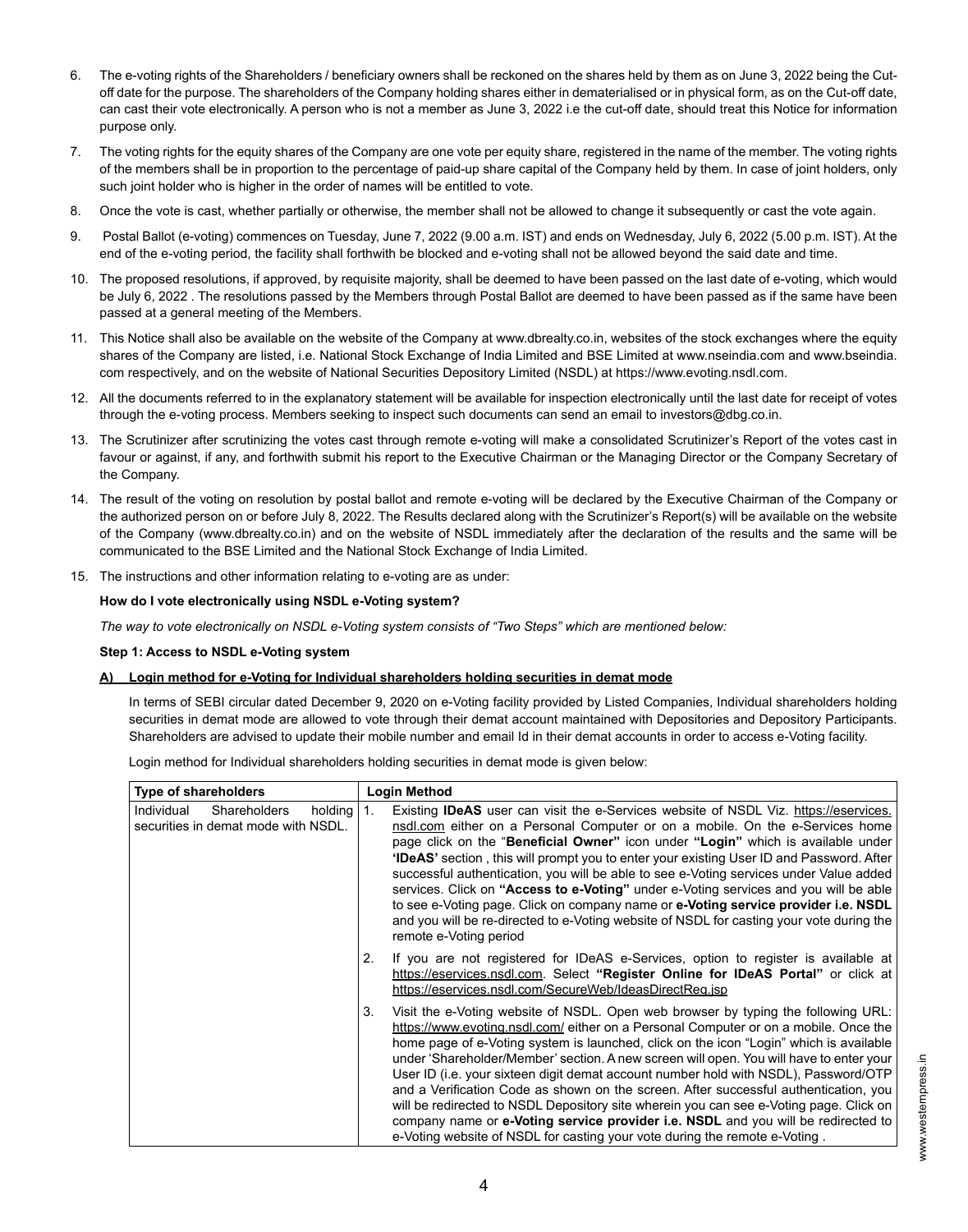|                                                                             | Shareholders/Members can also download NSDL Mobile App "NSDL Speede" facility<br>4.<br>by scanning the QR code mentioned below for seamless voting experience.                                                                                                                                                                                                                                                                   |
|-----------------------------------------------------------------------------|----------------------------------------------------------------------------------------------------------------------------------------------------------------------------------------------------------------------------------------------------------------------------------------------------------------------------------------------------------------------------------------------------------------------------------|
|                                                                             | <b>NSDL Mobile App is available on</b>                                                                                                                                                                                                                                                                                                                                                                                           |
|                                                                             | Google Play<br>App Store }                                                                                                                                                                                                                                                                                                                                                                                                       |
|                                                                             |                                                                                                                                                                                                                                                                                                                                                                                                                                  |
| Individual<br>Shareholders<br>holding<br>securities in demat mode with CDSL | 1.<br>Existing users who have opted for Easi / Easiest, they can login through their user id<br>and password. Option will be made available to reach e-Voting page without any further<br>authentication. The URL for users to login to Easi / Easiest are https://web.cdslindia.<br>com/myeasi/home/login or www.cdslindia.com and click on New System Myeasi.                                                                  |
|                                                                             | After successful login of Easi/Easiest the user will be also able to see the E Voting<br>2.<br>Menu. The Menu will have links of e-Voting service provider i.e. NSDL. Click on NSDL<br>to cast your vote.                                                                                                                                                                                                                        |
|                                                                             | If the user is not registered for Easi/Easiest, option to register is available at https://web.<br>3.<br>cdslindia.com/myeasi/Registration/EasiRegistration                                                                                                                                                                                                                                                                      |
|                                                                             | Alternatively, the user can directly access e-Voting page by providing demat Account<br>4.<br>Number and PAN No. from a link in www.cdslindia.com home page. The system will<br>authenticate the user by sending OTP on registered Mobile & Email as recorded in<br>the demat Account. After successful authentication, user will be provided links for the<br>respective ESP i.e. <b>NSDL</b> where the e-Voting is in progress |
| Individual<br>Shareholders<br>(holding                                      | You can also login using the login credentials of your demat account through your Depository                                                                                                                                                                                                                                                                                                                                     |
| securities in demat mode) login                                             | Participant registered with NSDL/CDSL for e-Voting facility. upon logging in, you will be                                                                                                                                                                                                                                                                                                                                        |
| through their depository participants                                       | able to see e-Voting option. Click on e-Voting option, you will be redirected to NSDL/CDSL<br>Depository site after successful authentication, wherein you can see e-Voting feature. Click                                                                                                                                                                                                                                       |
|                                                                             | on company name or e-Voting service provider i.e. NSDL and you will be redirected to<br>e-Voting website of NSDL for casting your vote during the remote e-Voting period.                                                                                                                                                                                                                                                        |

**Important note:** Members who are unable to retrieve User ID/ Password are advised to use Forget User ID and Forget Password option available at abovementioned website.

| Helpdesk for Individual Shareholders holding securities in demat mode for any technical issues related to login through |  |  |  |  |
|-------------------------------------------------------------------------------------------------------------------------|--|--|--|--|
| Depository i.e. NSDL and CDSL.                                                                                          |  |  |  |  |

| Login type                         | <b>Helpdesk details</b>                                                                    |
|------------------------------------|--------------------------------------------------------------------------------------------|
| Individual Shareholders holding    | Members facing any technical issue in login can contact NSDL helpdesk by sending a request |
| securities in demat mode with NSDL | at evoting@nsdl.co.in or call at toll free no.: 1800 1020 990 and 1800 22 44 30            |
| Individual Shareholders holding    | Members facing any technical issue in login can contact CDSL helpdesk by sending a request |
| securities in demat mode with CDSL | at helpdesk.evoting@cdslindia.com or contact at 022-23058738 or 022-23058542-43            |

**B) Login Method for shareholders other than Individual shareholders holding securities in demat mode and shareholders holding securities in physical mode.**

## **How to Log-in to NSDL e-Voting website?**

- 1. Visit the e-Voting website of NSDL. Open web browser by typing the following URL: https://www.evoting.nsdl.com/ either on a Personal Computer or on a mobile.
- 2. Once the home page of e-Voting system is launched, click on the icon "Login" which is available under 'Shareholder/ Member' section.
- 3. A new screen will open. You will have to enter your User ID, your Password/OTP and a Verification Code as shown on the screen.

*Alternatively, if you are registered for NSDL eservices i.e. IDEAS, you can log-in at https://eservices.nsdl.com/ with your existing IDEAS login. Once you log-in to NSDL eservices after using your log-in credentials, click on e-Voting and you can proceed to Step 2 i.e. Cast your vote electronically.*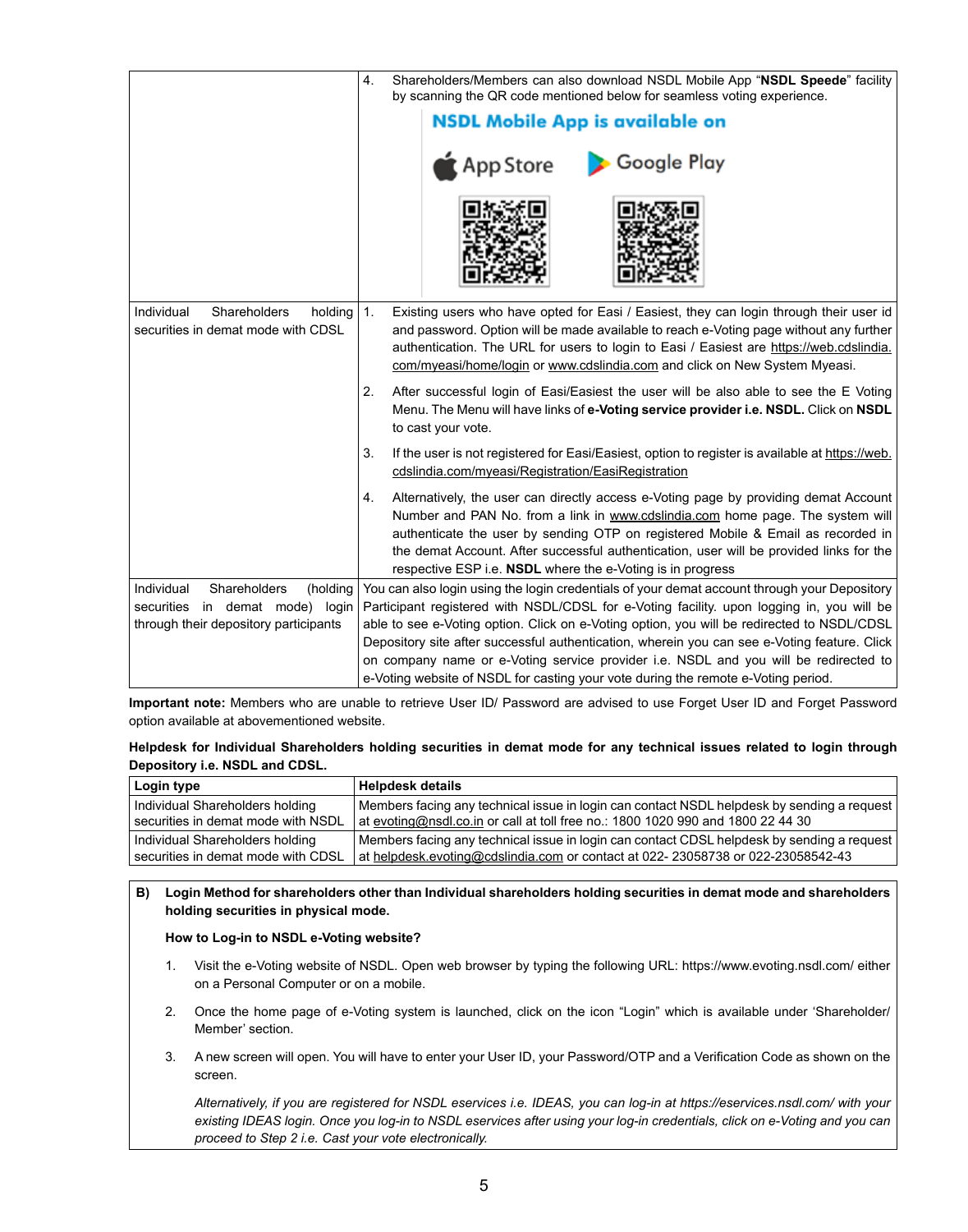| 4. |                                                                         | Your User ID details are given below:                                                                                                                                                                                                                                                                                                                                                                                                                                                                                                               |                                                                                                                   |  |  |  |
|----|-------------------------------------------------------------------------|-----------------------------------------------------------------------------------------------------------------------------------------------------------------------------------------------------------------------------------------------------------------------------------------------------------------------------------------------------------------------------------------------------------------------------------------------------------------------------------------------------------------------------------------------------|-------------------------------------------------------------------------------------------------------------------|--|--|--|
|    |                                                                         | Manner of holding shares i.e. Demat<br>(NSDL or CDSL) or Physical                                                                                                                                                                                                                                                                                                                                                                                                                                                                                   | Your User ID is:                                                                                                  |  |  |  |
|    | a)                                                                      | For Members who hold shares in                                                                                                                                                                                                                                                                                                                                                                                                                                                                                                                      | 8 Character DP ID followed by 8 Digit Client ID                                                                   |  |  |  |
|    |                                                                         | demat account with NSDL.                                                                                                                                                                                                                                                                                                                                                                                                                                                                                                                            | For example if your DP ID is IN300*** and Client ID is 12****** then<br>your user ID is IN300***12******.         |  |  |  |
|    | b)                                                                      | For Members who hold shares in                                                                                                                                                                                                                                                                                                                                                                                                                                                                                                                      | 16 Digit Beneficiary ID                                                                                           |  |  |  |
|    |                                                                         | demat account with CDSL.                                                                                                                                                                                                                                                                                                                                                                                                                                                                                                                            | For example if your Beneficiary ID is 12************** then your user ID<br>is 12**************                   |  |  |  |
|    | C)                                                                      | For Members holding shares in Physical                                                                                                                                                                                                                                                                                                                                                                                                                                                                                                              | EVEN Number followed by Folio Number registered with the company                                                  |  |  |  |
|    |                                                                         | Form.                                                                                                                                                                                                                                                                                                                                                                                                                                                                                                                                               | For example if folio number is 001*** and EVEN is 101456 then user<br>ID is 101456001***                          |  |  |  |
| 5. |                                                                         | Password details for shareholders other than Individual shareholders are given below:                                                                                                                                                                                                                                                                                                                                                                                                                                                               |                                                                                                                   |  |  |  |
|    | a)                                                                      |                                                                                                                                                                                                                                                                                                                                                                                                                                                                                                                                                     | If you are already registered for e-Voting, then you can user your existing password to login and cast your vote. |  |  |  |
|    | b)                                                                      | If you are using NSDL e-Voting system for the first time, you will need to retrieve the 'initial password' which was<br>communicated to you. Once you retrieve your 'initial password', you need to enter the 'initial password' and the<br>system will force you to change your password.                                                                                                                                                                                                                                                          |                                                                                                                   |  |  |  |
|    | C)                                                                      | How to retrieve your 'initial password'?                                                                                                                                                                                                                                                                                                                                                                                                                                                                                                            |                                                                                                                   |  |  |  |
|    |                                                                         | If your email ID is registered in your demat account or with the company, your 'initial password' is communicated<br>(i)<br>to you on your email ID. Trace the email sent to you from NSDL from your mailbox. Open the email and open the<br>attachment i.e. a .pdf file. Open the .pdf file. The password to open the .pdf file is your 8 digit client ID for NSDL<br>account, last 8 digits of client ID for CDSL account or folio number for shares held in physical form. The .pdf file<br>contains your 'User ID' and your 'initial password'. |                                                                                                                   |  |  |  |
|    |                                                                         | whose email ids are not registered.                                                                                                                                                                                                                                                                                                                                                                                                                                                                                                                 | (ii) If your email ID is not registered, please follow steps mentioned below in process for those shareholders    |  |  |  |
| 6. |                                                                         |                                                                                                                                                                                                                                                                                                                                                                                                                                                                                                                                                     | If you are unable to retrieve or have not received the "Initial password" or have forgotten your password:        |  |  |  |
|    | a)                                                                      | Click on "Forgot User Details/Password?"(If you are holding shares in your demat account with NSDL or CDSL)<br>option available on www.evoting.nsdl.com.                                                                                                                                                                                                                                                                                                                                                                                            |                                                                                                                   |  |  |  |
|    | b)                                                                      | Physical User Reset Password?" (If you are holding shares in physical mode) option available on www.evoting.nsdl.<br>com.                                                                                                                                                                                                                                                                                                                                                                                                                           |                                                                                                                   |  |  |  |
|    | c)                                                                      | If you are still unable to get the password by aforesaid two options, you can send a request at evoting@nsdl.co.in<br>mentioning your demat account number/folio number, your PAN, your name and your registered address etc.                                                                                                                                                                                                                                                                                                                       |                                                                                                                   |  |  |  |
|    | d)                                                                      | Members can also use the OTP (One Time Password) based login for casting the votes on the e-Voting system of<br>NSDL.                                                                                                                                                                                                                                                                                                                                                                                                                               |                                                                                                                   |  |  |  |
| 7. |                                                                         |                                                                                                                                                                                                                                                                                                                                                                                                                                                                                                                                                     | After entering your password, tick on Agree to "Terms and Conditions" by selecting on the check box.              |  |  |  |
| 8. |                                                                         | Now, you will have to click on "Login" button.                                                                                                                                                                                                                                                                                                                                                                                                                                                                                                      |                                                                                                                   |  |  |  |
| 9. | After you click on the "Login" button, Home page of e-Voting will open. |                                                                                                                                                                                                                                                                                                                                                                                                                                                                                                                                                     |                                                                                                                   |  |  |  |

# **Step 2: Cast your vote electronically on NSDL e-Voting system.**

# **How to cast your vote electronically on NSDL e-Voting system?**

- 1. After successful login at Step 1, you will be able to see the Home Page of e-Voting. Click on E- Voting . Then , click on Active Voting Cycles.
- 2. After clicking on Active Voting Cycles, you will be able to see all the companies " EVEN" in which you are holding shares and whose voting cycle is in active status.
- 3. Select "EVEN" of D B Realty Limited
- 4. Now you are ready for e-Voting as the Voting page opens.
- 5. Cast your vote by selecting appropriate options i.e. assent or dissent, verify/modify the number of shares for which you wish to cast your vote and click on "Submit" and also "Confirm" when prompted.
- 6. Upon confirmation, the message "Vote cast successfully" will be displayed.
- 7. You can also take the printout of the votes cast by you by clicking on the print option on the confirmation page.
- 8. Once you confirm your vote on the resolution, you will not be allowed to modify your vote.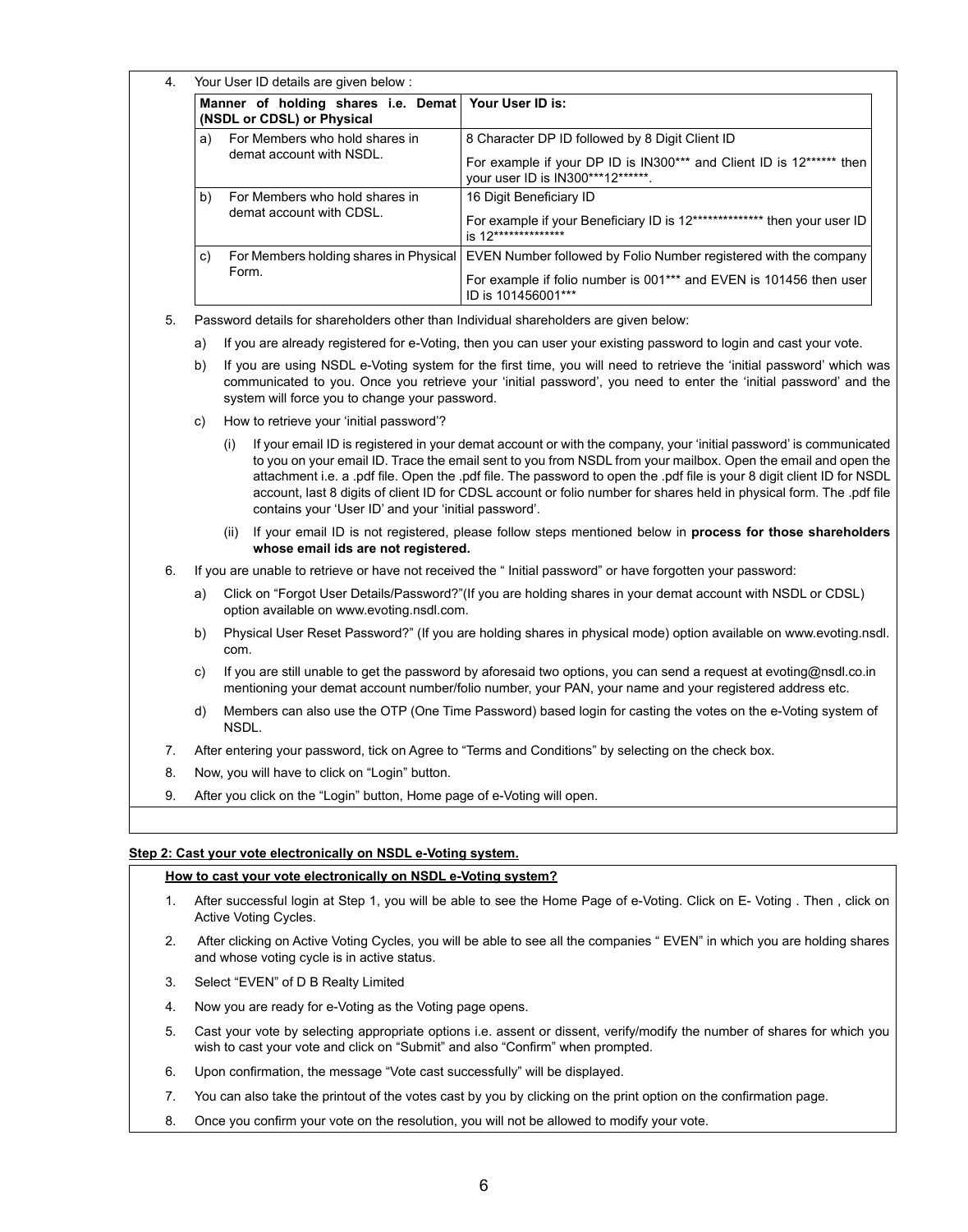## **General Guidelines for shareholders**

- 1. It is strongly recommended not to share your password with any other person and take utmost care to keep your password confidential. Login to the e-voting website will be disabled upon five unsuccessful attempts to key in the correct password. In such an event, you will need to go through the "Forgot User Details/Password?" or "Physical User Reset Password?" option available on www.evoting.nsdl.com to reset the password.
- 2. In case of any queries, you may refer the Frequently Asked Questions (FAQs) for Shareholders and e-voting user manual for Shareholders available at the download section of www.evoting.nsdl.com or call on toll free no.: 1800 1020 990 and 1800 22 44 30 or send a request to Mr. Amit Vishal, Senior Manager – NSDL at amitv@nsdl.co or at evoting@nsdl.co.in

#### **Process for those shareholders whose email ids are not registered with the depositories for procuring user id and password and registration of e mail ids for e-voting for the resolutions set out in this notice**:

- 1. In case shares are held in physical mode please provide Folio No., Name of shareholder, scanned copy of the share certificate (front and back), PAN (self attested scanned copy of PAN card), AADHAR (self attested scanned copy of Aadhar Card) by email to Registrar and Transfer Agents of the Company "Link Intime India Private Limited (LIIPL)" at rnt.helpdesk@linkintime.co.in.
- 2. In case shares are held in demat mode, please provide DPID-CLID (16 digit DPID + CLID or 16 digit beneficiary ID), Name, client master or copy of Consolidated Account statement, PAN (self attested scanned copy of PAN card), AADHAR (self attested scanned copy of Aadhar Card) to Registrar and Transfer Agents of the Company "Link Intime India Private Limited (LIIPL)" at rnt. helpdesk@linkintime.co.in. If you are an Individual shareholders holding securities in demat mode, you are requested to refer to the login method explained at **step 1 (A**) i.e. Login method for e-Voting for Individual shareholders holding securities in demat mode.
- 3. Alternatively shareholder/members may send a request to evoting@nsdl.co.in for procuring user id and password for e-voting by providing above mentioned documents.
- 4. In terms of SEBI circular dated December 9, 2020 on e-Voting facility provided by Listed Companies, Individual shareholders holding securities in demat mode are allowed to vote through their demat account maintained with Depositories and Depository Participants. Shareholders are required to update their mobile number and email ID correctly in their demat account in order to access e-Voting facility.

#### **EXPLANATORY STATEMENT PURSUANT TO SECTION 102 OF THE COMPANIES ACT, 2013 SETTING OUT THE MATERIAL FACTS CONCERNING ITEMS OF SPECIAL BUSINESS:**

In terms of the provisions of Section 102 of the Companies Act, 2013, Secretarial Standard on General Meetings (SS-2) and the Securities and Exchange Board of India (Listing Obligations and Disclosure Requirements) Regulations, 2015, the following statement sets out the material facts relating to Item nos. 1 & 2 of this Notice:

## **Item No. 1**

As per the provisions of Section 188 of the Companies Act, 2013 ("Act"), transactions with related parties which are on an arm's length basis and in the ordinary course of business, are exempted from the obligation of obtaining prior approval of shareholders. However, such transactions, if material, require prior approval of shareholders by way of an ordinary resolution, notwithstanding the fact that the same are at an arm's length basis and in the ordinary course of business, as per the requirements of the provisions of Regulation 23(4) of the Securities and Exchange Board of India (Listing Obligations and Disclosure Requirements) Regulations, 2015 ("SEBI Listing Regulations").

Further, as per the amendments to clause (zc) of Regulation 2(1) read with the proviso to Regulation 23(1) of the SEBI Listing Regulations, which has been effective from April 1, 2022, transactions involving transfer of resources, services or obligations between a listed entity or any of its subsidiaries on one hand and a related party of the listed entity or any of its subsidiaries on the other hand will be considered as "related party transactions", and as "material related party transactions", if the transaction to be entered into individually or taken together with previous transactions during a financial year, exceeds Rs. 1000 crores or 10% of the annual consolidated turnover of the listed entity as per the last audited financial statements of the listed entity, whichever is lower.

 The Company has various Subsidiaries/Associates/JVs or partnership firms or other related entities which have underlying projects or engaged into the real estate business activities for which the Company shall be required to enter into financial transactions as mentioned herein below in detail. The Company proposes to enter into transactions with such Related Party(ies) as mentioned in the resolution in the financial year 2022-23. The broad terms and conditions of such transaction with Related Party(ies) are:

| 1. | relationship with the listed entity<br>including nature of its concern or<br>interest (financial or otherwise) and<br>Value of the proposed transaction | <b>Name of the Related Party, and its</b> Details have already been provided in the Resolution.                                                                                                                                                                                                                                                                           |
|----|---------------------------------------------------------------------------------------------------------------------------------------------------------|---------------------------------------------------------------------------------------------------------------------------------------------------------------------------------------------------------------------------------------------------------------------------------------------------------------------------------------------------------------------------|
| 2. | <b>Type of transaction</b>                                                                                                                              | Giving of Project advances / loans/ inter corporate deposits by the Company to such<br>a)<br>Related Party(ies) or availing Project advances /loans/ inter corporate deposits by such<br>Related Party(ies) from the Company.                                                                                                                                             |
|    |                                                                                                                                                         | Providing securities and / or guarantees by the Company in favour of the financial<br>b)<br>institutions /lenders/ body corporates ("Lender") in connection with the loans / financial<br>facilities to be availed by the Related Party(ies) or security to be provided by Related<br>Party(ies) in favour of the Lender to secure the loan to be availed by the Company. |
|    |                                                                                                                                                         | Making investments by the Company in the securities of Related Party(ies).<br>C)<br>(including transfer of resource, service or obligation)                                                                                                                                                                                                                               |
| 3. | proposed transaction:                                                                                                                                   | Material terms and particulars of the Financial transactions mentioned in details in Point No. 2 above and other terms and conditions<br>are mentioned in Point No. 6.                                                                                                                                                                                                    |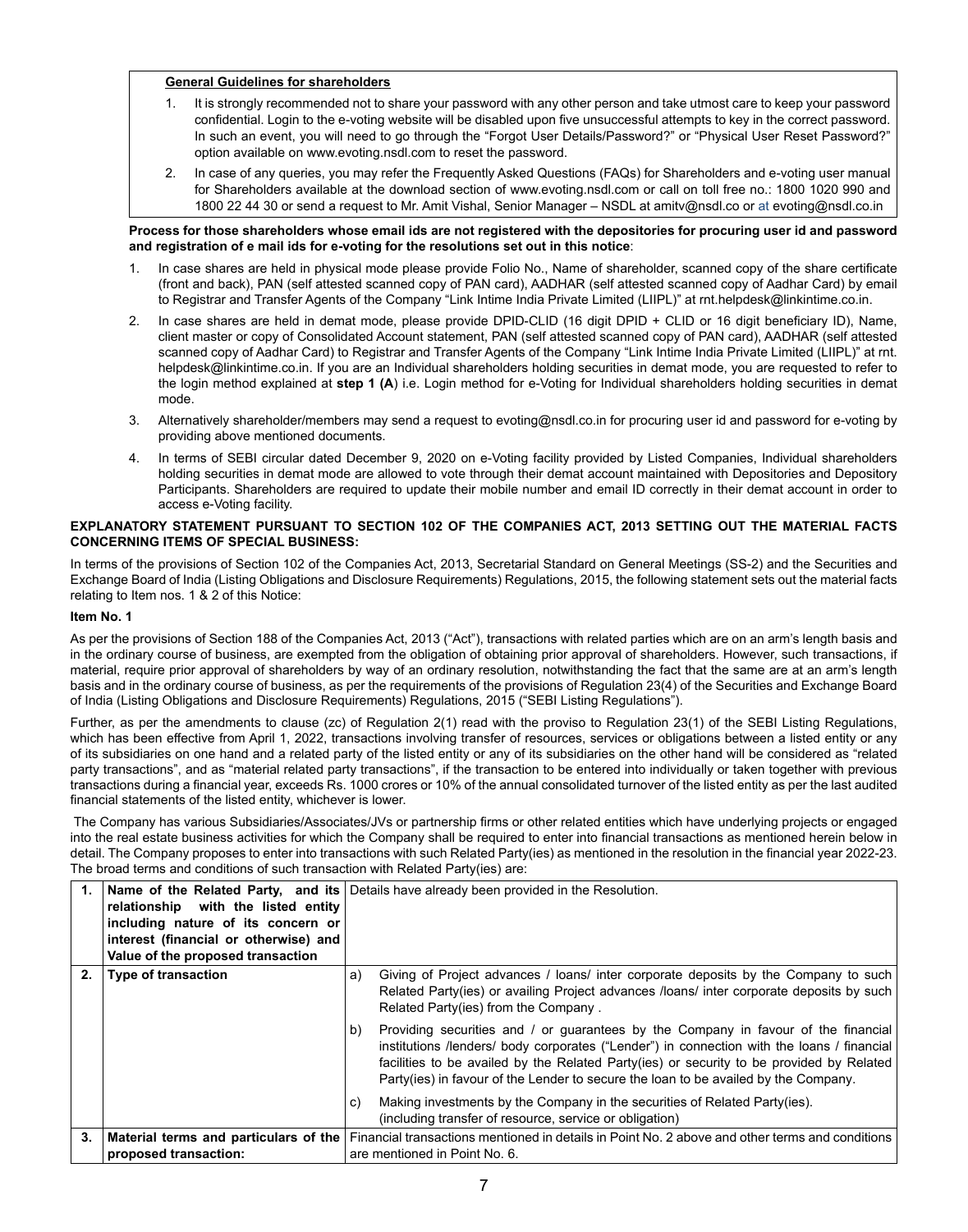| 4.  | Tenure of the proposed transaction                                                                                                                                                 | Recurring in Nature in the year financial year 2022-23.                                                                                                                                                                                                                                                                                                                                                                                                                                                                                                         |
|-----|------------------------------------------------------------------------------------------------------------------------------------------------------------------------------------|-----------------------------------------------------------------------------------------------------------------------------------------------------------------------------------------------------------------------------------------------------------------------------------------------------------------------------------------------------------------------------------------------------------------------------------------------------------------------------------------------------------------------------------------------------------------|
| 5.  | Value of RPT as % of Company's                                                                                                                                                     | The Company's audited consolidated turnover for the financial year ended 31 <sup>st</sup> March, 2022                                                                                                                                                                                                                                                                                                                                                                                                                                                           |
|     | audited consolidated annual turnover                                                                                                                                               | is Rs 219.43 Crores and value of RPT against each of the entities is mentioned in the table<br>provided in the resolution so value of RPT as % of Company's audited consolidated annual                                                                                                                                                                                                                                                                                                                                                                         |
|     |                                                                                                                                                                                    | turnover will accordingly vary.                                                                                                                                                                                                                                                                                                                                                                                                                                                                                                                                 |
| 6.  | If the transaction relates to any loans,<br>inter-corporate deposits, advances<br>or investments made or given by the<br>listed entity or its subsidiary:                          |                                                                                                                                                                                                                                                                                                                                                                                                                                                                                                                                                                 |
|     | Details of financial indebtedness<br>(i)<br><b>Incurred</b>                                                                                                                        | Yes. The transactions relating to loan, inter corporate deposits, project advances, investments<br>made or given by the listed entity or any of the subsidiaries listed in the resolution will result<br>into incurring of financial indebtedness to the extent of amount of borrowings and cost thereof.                                                                                                                                                                                                                                                       |
|     | (ii) Applicable<br>including<br>terms,<br>interest<br>covenants,<br>tenure,<br>rate and repayment schedule,<br>whether secured or unsecured;<br>if secured, the nature of security | The loans/advances/inter corporate deposits will be interest free or interest bearing as may<br>be mutually agreed between the parties and the same shall be reapayable on demand unless<br>otherwise agreed between the parties. Providing of securities/giving of corporate guarantees<br>will be as per the terms and conditions sanctioned by the Lender and investments in securities<br>will be as per the terms as may be agreed between the parties.                                                                                                    |
|     | (iii) the purpose for which the funds<br>will be utilized by the ultimate<br>beneficiary of such<br>funds<br>pursuant to the related party<br>transaction                          | The funds will be utilized for the projects of Related Party(ies) or for meeting its business<br>requirement or for repayment of debt as well as to meet working capital funds requirement and<br>for meeting general corporate purposes.                                                                                                                                                                                                                                                                                                                       |
|     | (iv) Details of the source of funds<br>and cost of funds in connection<br>with the proposed transaction                                                                            | Internal accruals, borrowings, funds raised/to be raised through preferential allotment of<br>securities.                                                                                                                                                                                                                                                                                                                                                                                                                                                       |
| 7.  | Justification as to why the RPT is in<br>the interest of the Company.                                                                                                              | The Related Party(ies) are engaged into the business of real estate business and the underlying<br>assets of many of the Related Party(ies) are at different stages of development of projects.<br>The Financial Transactions as mentioned in Point No. 1 will help them to achieve adequate<br>profitability and completion of its projects or meeting its business requirements, which will help<br>in overall business performance of the Company.                                                                                                           |
| 8.  | Copy of the valuation or other external<br>party report, if any such report has<br>been relied upon-                                                                               | Not Applicable                                                                                                                                                                                                                                                                                                                                                                                                                                                                                                                                                  |
| 9.  | Revenue from operation (Rs. In Lacs)<br>of Related parties                                                                                                                         | The consolidated revenue of the Company is Rs. 219.43 Crores as on 31 <sup>st</sup> March, 2022. As<br>mentioned earlier, the Related Party(ies) are engaged into real estate business and their<br>underlying projects are at different stages of development. In view of this, in most of all the<br>Related Party (ies), the revenue recognition has not started and therefore the revenue from<br>operations of the Related Party(ies) are NIL except the standalone revenue of the following<br>Related Party(ies) as on 31 <sup>st</sup> March, 2022 are: |
|     |                                                                                                                                                                                    | Neelkamal Realtors Suburban Private Limited: Rs. 33.54 Crores<br>1.                                                                                                                                                                                                                                                                                                                                                                                                                                                                                             |
|     |                                                                                                                                                                                    | 2.<br>Horizontal Ventures Private Limited: Rs. 2.55 Crores                                                                                                                                                                                                                                                                                                                                                                                                                                                                                                      |
| 10. | information<br>relevant<br>Any<br>other<br>or important for the members to<br>take a decision on the proposed<br>transaction.-                                                     | Not Applicable                                                                                                                                                                                                                                                                                                                                                                                                                                                                                                                                                  |

The Audit Committee and Board of Directors of the Company have approved the said related party transactions at its meeting held on 30<sup>th</sup> May, 2022 and have noted that such transactions may, in aggregate, cross the applicable materiality thresholds as mentioned above.

Accordingly, as per the SEBI Listing Regulations, prior approval of the Members is being sought for all such arrangements / transactions undertaken or to be undertaken by the Company.

Your Board of Directors considered the same and recommends passing of the resolution contained in Item No. 1 of the accompanying Notice as an Ordinary Resolution.

Your Directors (other than the Independent Directors) / KMPs and their relatives (to the extent of their shareholding interest in the Company) may be deemed to be concerned or interested in the transactions as contained in the aforesaid resolution and in terms of provisions of the SEBI Listing Regulations, the related parties shall abstain themselves from voting positively on this item.

## **Item No. 2**

As per the provisions of Section 188 of the Companies Act, 2013 ("Act"), transactions with related parties which are on an arm's length basis and in the ordinary course of business, are exempted from the obligation of obtaining prior approval of shareholders. However, such transactions, if material, require prior approval of shareholders by way of an ordinary resolution, notwithstanding the fact that the same are at an arm's length basis and in the ordinary course of business, as per the requirements of the provisions of Regulation 23(4) of the Securities and Exchange Board of India (Listing Obligations and Disclosure Requirements) Regulations, 2015 ("SEBI Listing Regulations").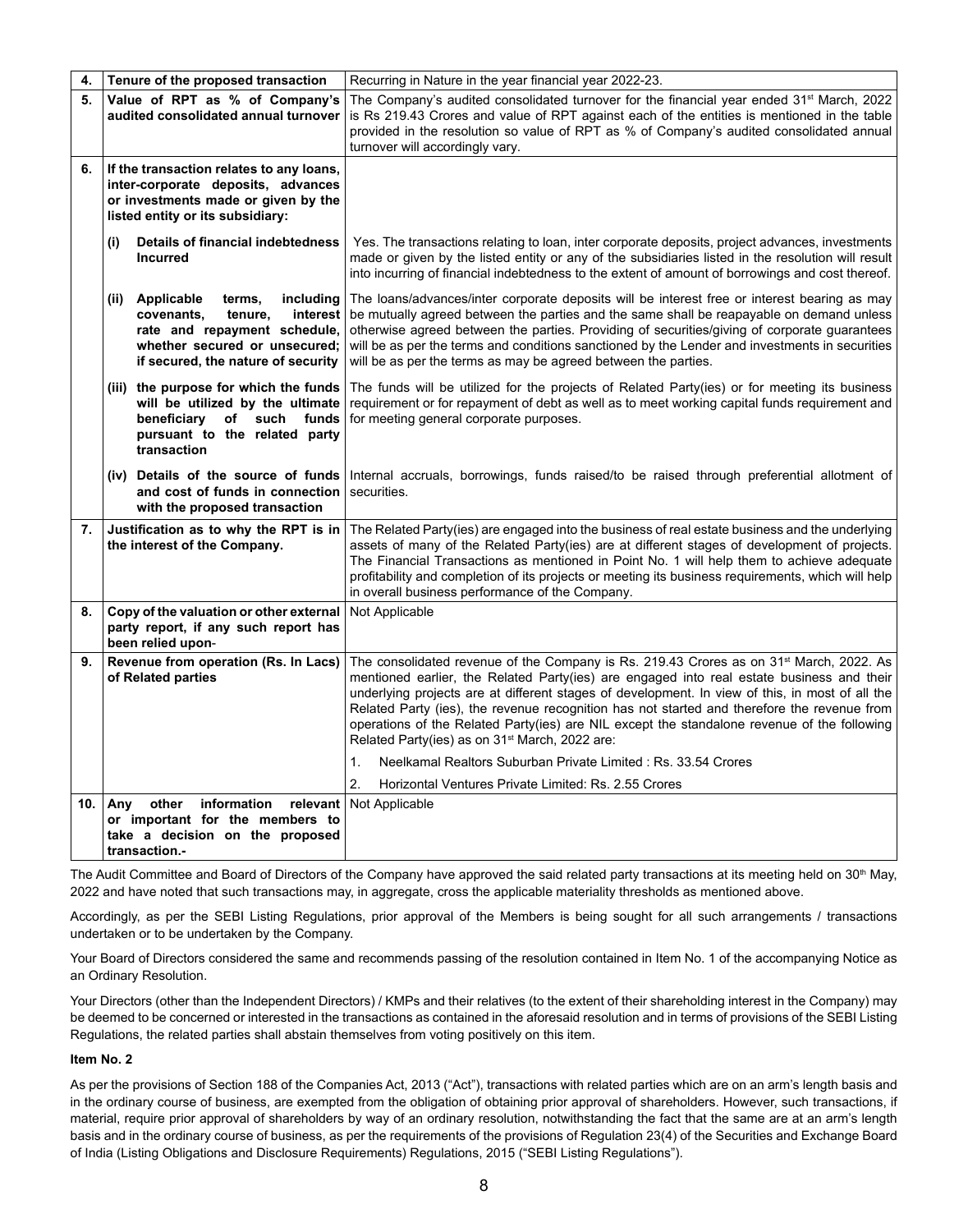As per the amendments to clause (zc) of Regulation 2(1) read with the proviso to Regulation 23(1) of the SEBI Listing Regulations, which will be effective from April 1, 2022, transactions involving transfer of resources, services or obligations between a listed entity or any of its subsidiaries on one hand and a related party of the listed entity or any of its subsidiaries on the other hand will be considered as "related party transactions", and as "material related party transactions", if the transaction to be entered into individually or taken together with previous transactions during a financial year, exceeds Rs. 1000 crores or 10% of the annual consolidated turnover of the listed entity as per the last audited financial statements of the listed entity, whichever is lower.

 The Company has various Subsidiaries/Associates/JVs or partnership firms or other related entities which have underlying projects or engaged into the real estate or hospitality business activities for which the Company's Subsidiaries are required to enter into Financial Transactions with each other or with the Related Party(ies) as mentioned in detail herein below during FY 2022-23 with transaction limit applicable for each or any of the entities mentioned in the resolution. The broad terms and conditions of such Related Party transactions are:

| 1. | relationship with the listed entity or<br>its subsidiary, including nature of<br>its concern or interest (financial or<br>otherwise) and Value of the proposed<br>transaction   | Name of the Related Party, and its Details have already been provided in the Resolution.                                                                                                                                                                                                                                                                                                                                                                      |
|----|---------------------------------------------------------------------------------------------------------------------------------------------------------------------------------|---------------------------------------------------------------------------------------------------------------------------------------------------------------------------------------------------------------------------------------------------------------------------------------------------------------------------------------------------------------------------------------------------------------------------------------------------------------|
| 2. | Type of transaction                                                                                                                                                             | Giving or availing of Project advances / loans/ inter corporate deposits by the<br>a)<br>Company's Subsidiaries with each other or giving of project advances/ loans/inter<br>corporate deposits by Company's Subsidiaries to such Related Party(ies) or availing of<br>Project advances /loans/ inter corporate deposits by such Related Party(ies) from the<br>Company's Subsidiaries.                                                                      |
|    |                                                                                                                                                                                 | Providing securities and / or guarantees by the Company's Subsidiaries in favour of the<br>b)<br>financial institutions /lenders/ body corporates ("Lender") in connection with the loans<br>/ financial facilities to be availed by the Related Party(ies) or security to be provided<br>by Related Party(ies) in favour of the Lender to secure the loan to be availed by the<br>Company's Subsidiaries.                                                    |
|    |                                                                                                                                                                                 | Making of investment in securities by Company's Subsidiaries into other subsidiary<br>C)<br>companies of the Company and Related Party(ies). (including transfer of resource,<br>service or obligation)                                                                                                                                                                                                                                                       |
|    |                                                                                                                                                                                 | However, the above transactions exclude and do not include transactions between WOS to<br>WOS as per the exemption provided under regulation $23(5)(c)$ of SEBI Listing Regulations.                                                                                                                                                                                                                                                                          |
| 3. | Material terms and particulars of the<br>proposed transaction:                                                                                                                  | Financial transactions mentioned in details in Point No. 2 above and other terms and<br>conditions are mentioned in Point No. 6.                                                                                                                                                                                                                                                                                                                              |
| 4. | Tenure of the proposed transaction                                                                                                                                              | Recurring in Nature in the year financial year 2022-23.                                                                                                                                                                                                                                                                                                                                                                                                       |
| 5. | Value of RPT as % of Company's audited<br>consolidated annual turnover                                                                                                          | The Company's audited consolidated turnover for the financial year ended 31 <sup>st</sup> March, 2022<br>is Rs 219.43 Crores and value of RPT against each of the entities is mentioned in the table<br>provided in the resolution so value of RPT as % of Company's audited consolidated annual<br>turnover will accordingly vary.                                                                                                                           |
| 6. | If the transaction relates to any loans,<br>inter-corporate deposits, advances or<br>investments made or given by the listed<br>entity or its subsidiary:                       |                                                                                                                                                                                                                                                                                                                                                                                                                                                               |
|    | Details of financial indebtedness<br>(i)<br><b>Incurred</b>                                                                                                                     | Yes. The transactions relating to loan, inter corporate deposits, project advances,<br>investments made or given by any of the subsidiaries listed in the resolution will result into<br>incurring of financial indebtedness to the extent of amount of borrowings and cost thereof.                                                                                                                                                                          |
|    | Applicable<br>terms,<br>including<br>(ii)<br>covenants, tenure, interest rate<br>and repayment schedule, whether<br>secured or unsecured; if secured,<br>the nature of security | The loans/advances/ inter corporate deposits will be interest free or interest bearing<br>as may be mutually agreed between the parties and the same shall be reapayable on<br>demand unless otherwise agreed between the parties. Providing of securities/giving of<br>corporate guarantees will be as per the terms and conditions sanctioned by the Lender and<br>investments in securities will be as per the terms as may be agreed between the parties. |
|    | (iii) the purpose for which the funds<br>will be utilized by the ultimate<br>beneficiary<br>of<br>such<br>funds<br>pursuant to the related party<br>transaction                 | The funds will be utilized by the Company's Subsidiaries/Related Party(ies) mentioned<br>hereinabove for the projects related activities or for meeting its business requirement or for<br>repayment of debt as well as working capital funds requirement and for meeting general<br>corporate purposes.                                                                                                                                                      |
|    | (iv) Details of the source of funds and<br>cost of funds in connection with<br>the proposed transaction                                                                         | Internal accruals, borrowings, funds raised through preferential allotment of securities.                                                                                                                                                                                                                                                                                                                                                                     |